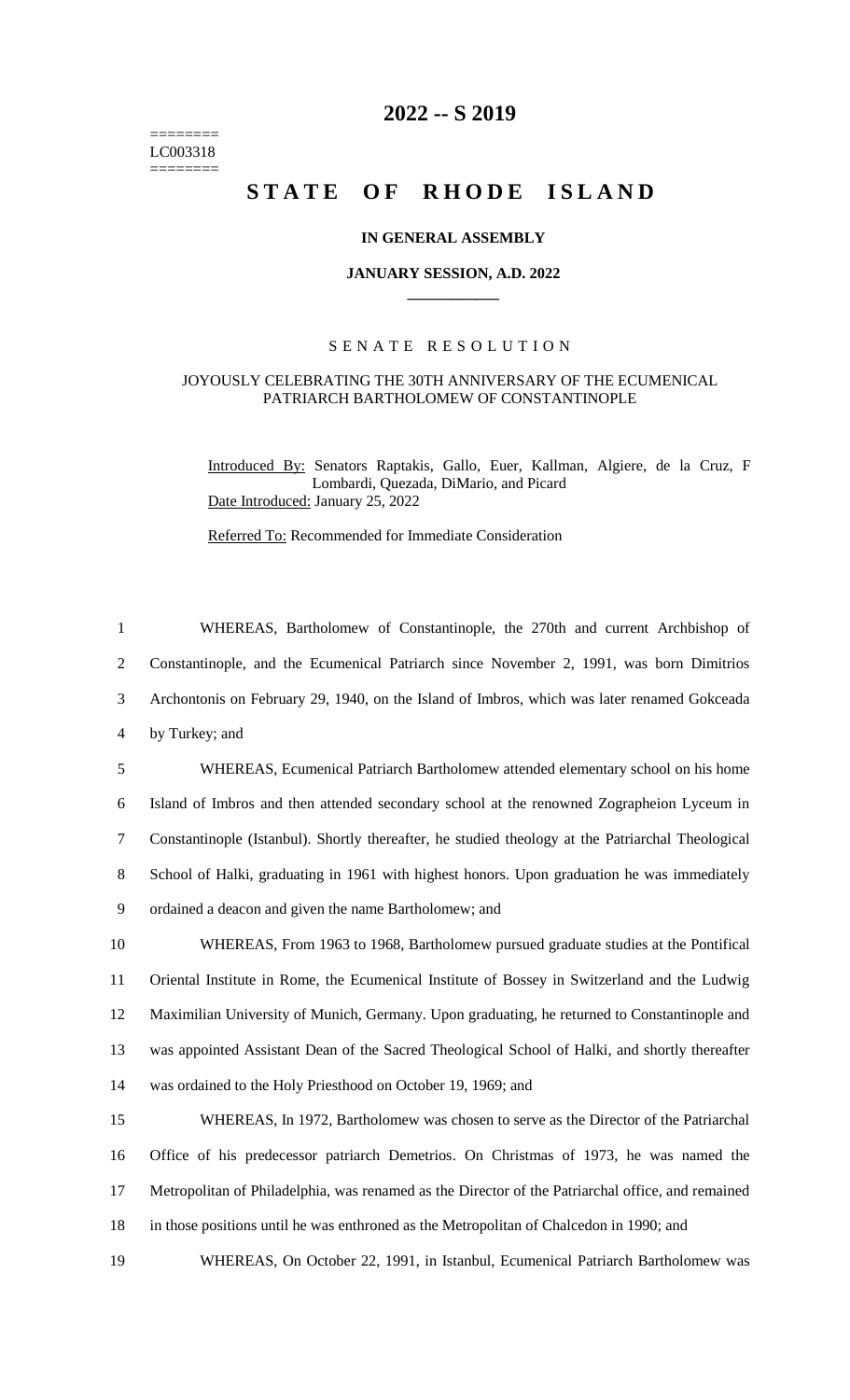unanimously elected by the Holy Synod, to be the 270th Archbishop of Constantinople, Ecumenical Patriarch, and the spiritual leader of approximately 300 million Orthodox Christians across the globe and many millions in the United States. The State of Rhode Island is blessed to be the home of three Greek Orthodox parishes: Assumption Greek Orthodox Church, Annunciation Greek Orthodox Church, and St. Spyridon Greek Orthodox Church; and

 WHEREAS, Throughout his tenure as the Ecumenical Patriarch, Bartholomew has worked tirelessly in support of religious liberty and tolerance throughout the world. He has been called the "Green Patriarch" in honor and recognition of his efforts to promote ecology and in support of initiatives to protect the environment, to raise personal responsibility and to promote environmental ethics, by organizing numerous international ecumenical and interreligious symposia, all over the globe . Ecumenical Patriarch Bartholomew has always been a firm believer and a global leader, in interfaith dialogue and thanks to his hard work, Orthodox Christian relations with the Roman Catholics, Lutherans, Baptists and other Christian groups have been greatly advanced. His unique perspective and experience as a citizen of Turkey has greatly assisted him in his efforts to promote greater understanding and tolerance between the Muslim community and the Orthodox Christian community. He strongly engaged by taking significant initiatives in an international level, on defending and promoting Children's Rights and raised a strong voice against Modern Slavery; and

 WHEREAS, Ecumenical Patriarch Bartholomew's wisdom, patience, and vigorous support of peaceful resolutions to world conflicts has been widely sought out and appreciated by world leaders and organizations across the globe. Ecumenical Patriarch Bartholomew was invited to Brussels in 1993 to meet with the President of the Commission of the European Union, and in 1994, he delivered a historical and inspirational talk, as an invited Church leader at the plenary session of the European Union in Strasbourg. Later that year, he addressed the sixth World Conference of Religions for Peace in Riva, del Garda, Italy. Ecumenical Patriarch also visited Jerusalem in 1995, where he met Yitzhak Rabin and Yasser Arafat, as well as Pope John Paul II in Rome at the Vatican; and

 WHEREAS, Other distinguished leaders who have consulted with the Ecumenical Patriarch include then-President of France, Jacques Chirac in Lourdes, the Archbishop of Canterbury in Great Britain, and the Iran Ministry of Foreign Affairs. Shortly after September 11, 2001, the Ecumenical Patriarch co-chaired a major inter-faith meeting with the President of the European Commission, Roman Prodi, on "The Peace of God in the World", an event with major religious leaders from Christianity, Islam and Judaism in attendance; and

WHEREAS, In his first visit to the United States, Ecumenical Patriarch Bartholomew